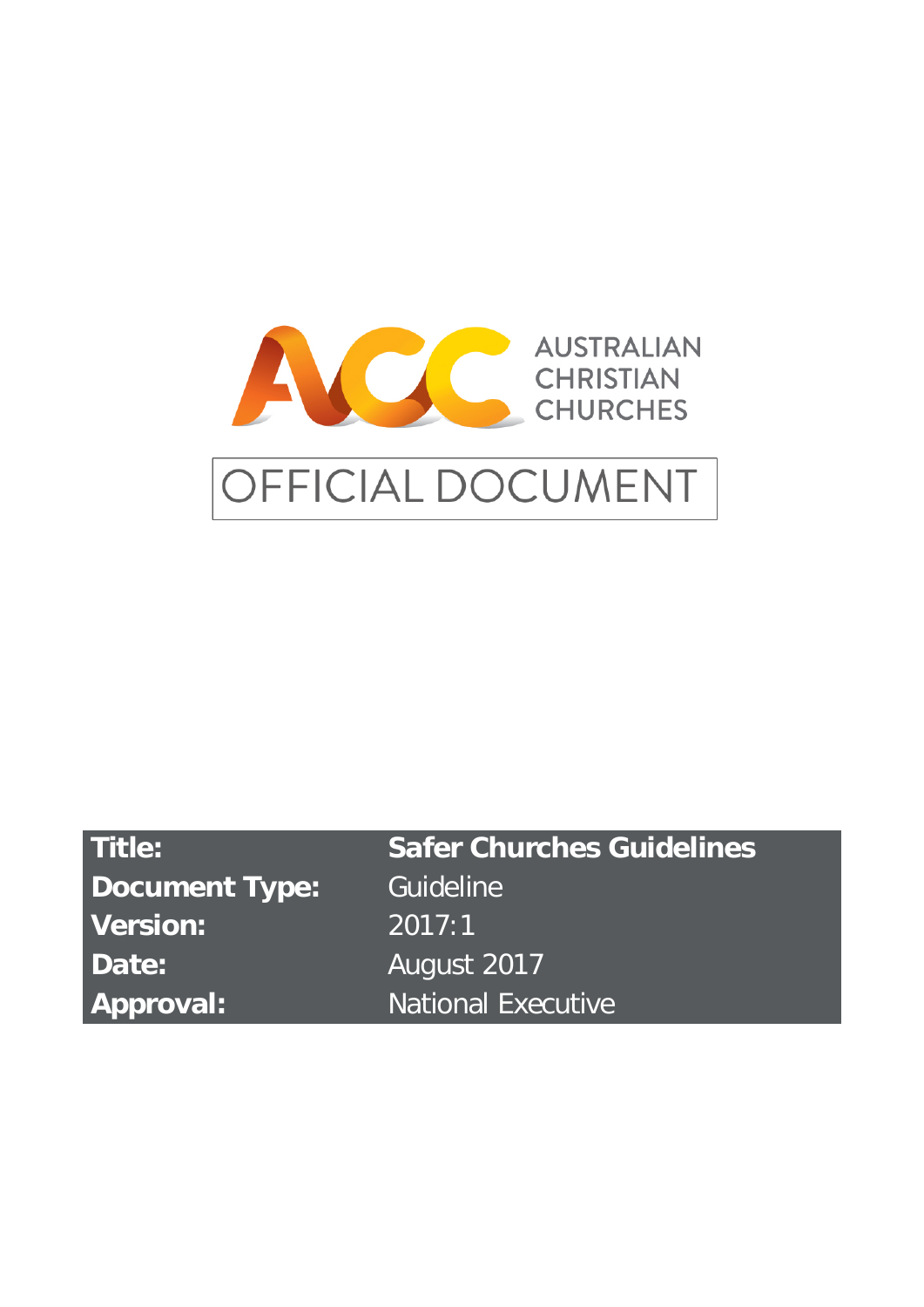# **SAFER CHURCHES GUIDELINES**

## **INTRODUCTION**

These **Safer Churches Guidelines** ("Guidelines") have been developed by the ACC National Executive as part of the implementation of the **ACC Child Protection Policy** ("Policy").

These Guidelines include the Child Protection Practice Guidelines referred to in section 7 of the Policy.

The Guidelines contained herein are both introductory foundational thoughts which are then built upon in the SMR Safe Ministry Manual ("Manual") and **ACC Safer Churches Awareness Workshops** ("Workshop/s"), as well as good practice procedural suggestions for churches.

These Guidelines are not written as a replacement for participation in the Workshops, rather as a prompt or reminder of some of the key topics from the Workshops.

The Guidelines, Manual and Workshops assist church leaders in abiding by Work Health& Safety (WHS) legislation, applicable in all states and territories of Australia apart from Western Australia and Victoria. This legislation requires safe emotional and physical workplaces for all workers including volunteers. As such, the content of the Guidelines, Manual and Workshops are useful to all workers, both volunteer and paid, whether ACC People as defined in the Policy or not.

These Guidelines are divided into two categories:

- those considered to be legal, biblical and/or moral imperatives, denoted by the word "**shall**" must be implemented, and
- those considered as good practice, denoted by the word "**recommended**", are nevertheless strongly recommended.

As part of adopting the ACC Child Protection Policy, Constituent Churches are required to adopt the Guidelines, or an alternative guideline that is at least consistent with these Guidelines. In any legal proceedings, Constituent Churches may be asked if any such Guidelines existed and if so, whether or not they were followed.

Visit the Safer Churches section of Pastor's Login for more information and tools.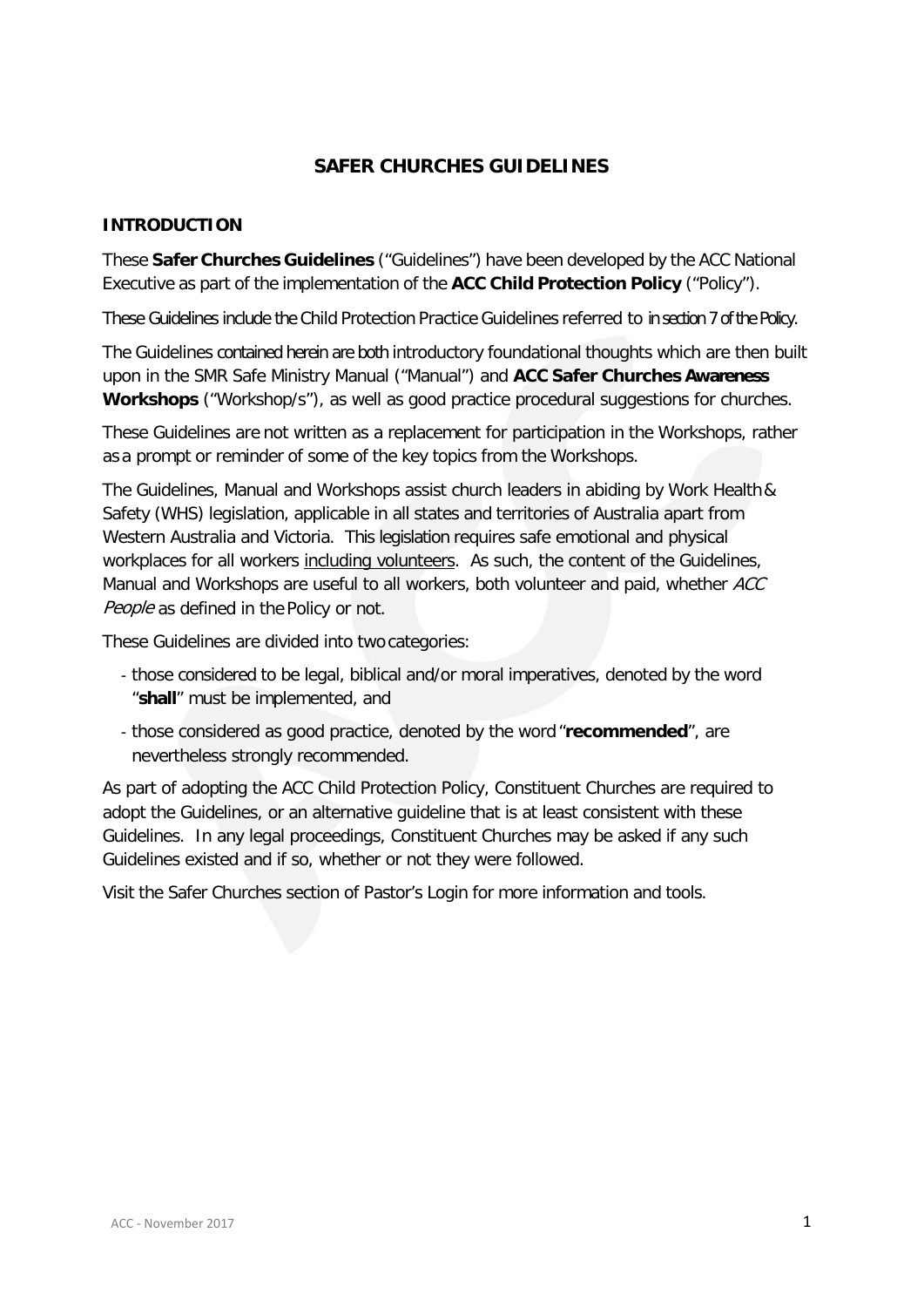## **GUIDELINES**

## **1. ACC Safer Churches Awareness Workshops**

All people who have a Direct Role (as defined in the ACC Child Protection Policy) with children in ACC churches **shall** receive adequate training in the concepts of Child Protection at minimum every 3 years.

ACC Credential and Certificate holders **shall** complete ACC Safer Churches Workshop (or recognised equivalent) every three years at a minimum in order for Credentials or Certificates to be renewed.

## **2. Motive for ministry**

Our primary motive for establishing and maintaining Safer Churches environments for Children or Young People and all vulnerable people, is God's love for us. ACC People are committed to providing Children or Young People with positive and nurturing experiences and as such **shall** minister out of the love God has for everyone. We commit to church ministry events and programs built on solid Safer Churches foundations.

## **3. Maintaining appropriate boundaries**

ACC People **shall** abide by the relevant **ACC Code of Conduct** applicable to their role, as part of being respectful of the boundaries of everyone. See the Ministerial Code of Conduct and Volunteer Church Workers Code of Conduct at Pastor's Login.

## **4. Team ministry**

We establish and maintain Safer Churches environments for each other and those to whom we minister when we work as the 'body', or minister in 'team' context. All ACC People shall minister in transparent and accountable teams e.g. avoid unsupervised 1:1 contact with Children or Young People.

## **5. Promoting empowerment and participation:**

ACC People and constituent churches **shall** actively promote the empowerment and participation of all people at church in the protection of Children and Young People.

It is **recommended,** for example, that ACC People actively assist Children or Young People to

- Trust their feelings,
- Say 'no' when they feel unsafe,
- Understand when to be confidential and when to talk to others about concerns,
- Find safe people to talk to,
- Raise concerns about abuse,
- Find safe people to talk to,
- Know when they feel vulnerable.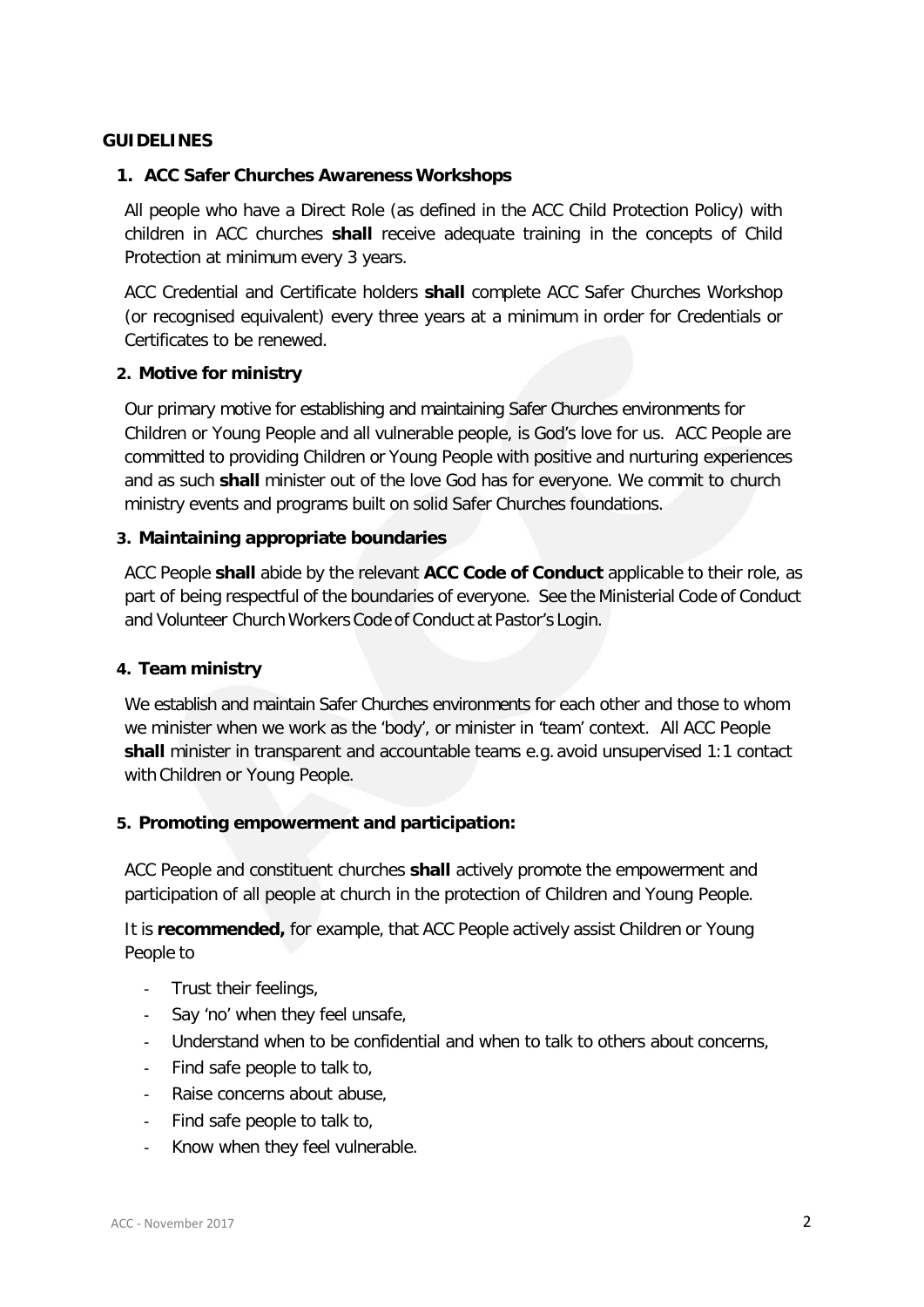It is recommended that ACC People actively assist the families of Children or Young People to

- Access information about what child abuse is,
- Feel welcome and have a say in the activities and programs in which their Children or Young People participate as far as is practical,
- Engage in two-way communication between families and the church.

## **6. Being aware of Child Abuse Indicators**

All ACC People **shall** learn the indicators of Child or Young Person abuse and neglect and report to their Local Church Safer Churches Person/Team when they have concerns about a Child and/or Young Person who is involved in the church.

## **7. Safe Online and Digital practices**

The use of electronic media for communication is part of everyday life. ACC People **shall** be mindful of the position of trust they hold by actively being safe in all online and digital interactions, including maintaining transparency and accountability in the use of electronic communications with Children or Young People as far as is practical, that is as a team, not as individuals, e.g. group emails/text messages/Facebook.

ACC People **shall** not transmit, download or store any communication that is: discriminatory or harassing, derogatory, obscene, sexually explicit or pornographic, defamatory,threatening, for any purpose that is illegal or contrary to the Code of Conduct relevant to their position. In the case where ACC People receive such communication, they will report this to their Local Church Safer Churches Person/Team.

ACC People **shall** not send any electronic communication that attempts to hide their identity or represent the sender as someone else.

It is **recommended** that communications with Children under 16 occur with the full knowledge of the parent/s or carer/s of the Child or Young Person.

## **8. Reporting concerns of Children or Young People who may be at risk of harm**

It is **recommended** that Constituent Churches appoint a **Safer Churches Person/Team,** whose roles include: receiving reports, assisting in the process of reporting of Child Protection concerns and keeping accurate records permanently and securely in accordance with privacy legislation.

ACC People **shall** report concernswhen:

- a Child or Young Person discloses they have been or are at risk of being abused
- someone else (regardless of age) discloses that they know of a Child or Young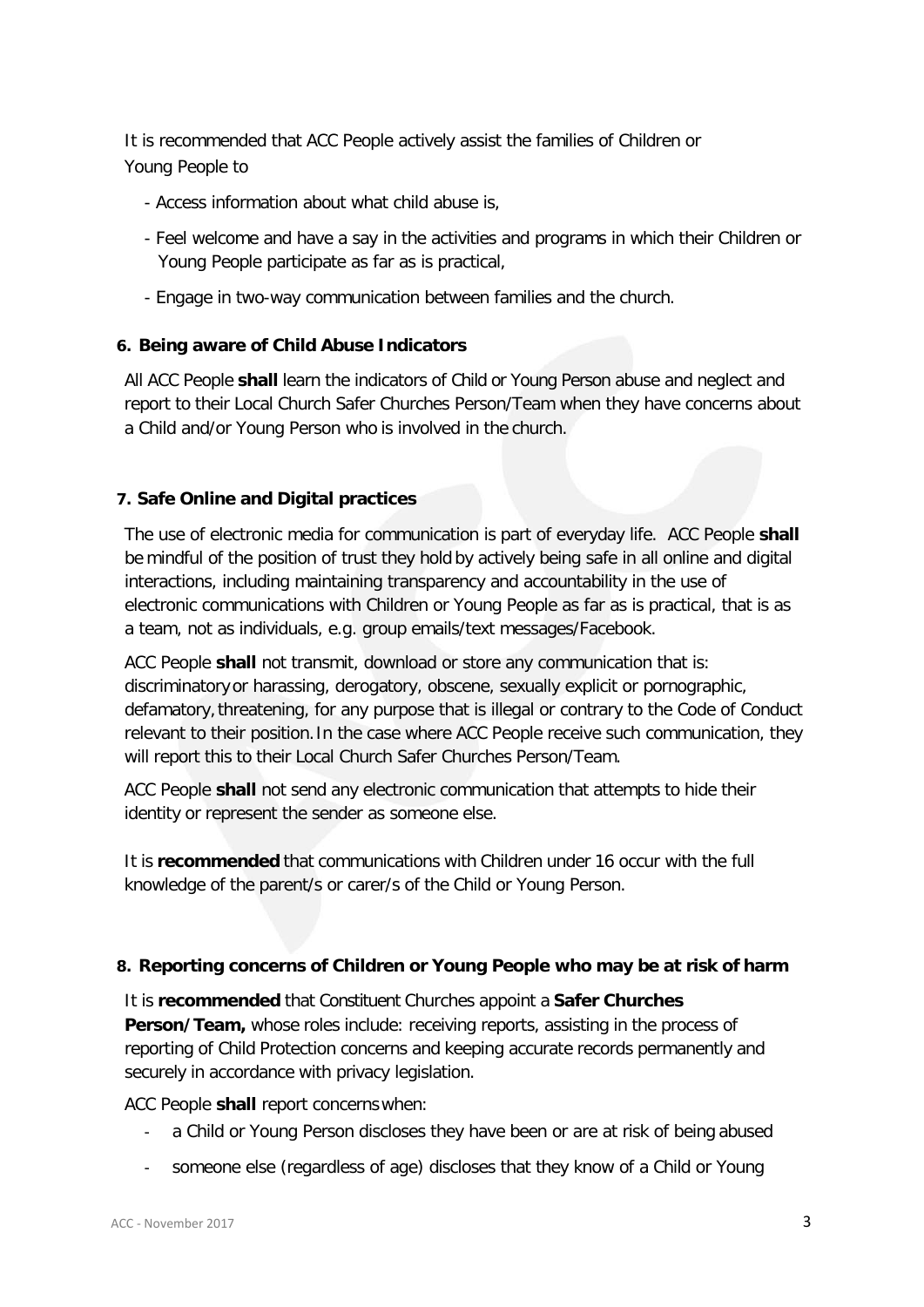Person who has been/is at risk of being abused

- there are concerns that the Child or Young Person may have been or is at risk of being abused based on their physical appearance or behaviour.

ACC People are not required, as an initial response, to establish or investigate if abuse has occurred, but ratherreport reasonable suspicions or concerns of abuse, including the grounds for concerns, to Local Church Safer Churches Person/Team (or equivalent). If a Local Church Safer Churches Person is not available and the abuse is currently occurring, or there are reasons to believe that a Child or Young Person is at risk, a report should be made immediately to the police and appropriate authorities.

## **Process for Reporting:**

a) Report to Local Church Safer Churches Person/Team

Report concerns to one of the appointed Local Safer Churches People, except when a disclosure occurs at a program or event, or a Child's/Young Person's immediate safety isat risk (sexual and physical abuse). In this case, immediately phone the police and organise appropriate support for the Child/ren. This can be done with the help of the most senior on-site Leader, who will also need to assist with managing the immediatesituation.

- b) Complete applicable form/s and/or online reporting, e.g. Safer Churches anecdotal record and/or state government online reporting tool. The Local Church Safer Churches Person/Team will keep a Local Church log, upholding privacy principles.
- c) Take the appropriate action with your Local Church Safer Churches Person including:
	- Police/government Child Protection agency reporting (police, government agency).

NOTE: In South Australia, individuals must report directly to CARL (Child Abuse Report Line).

- Contact the **National Safer Churches Helpline** for advice and assistance.
- Initiate the correct complaints handling processes if the allegations are about ACC Leaders/Certificate Holders.
- d) Provide ongoing support, pastoral care and risk management processes

It is the role of the Local Church Board to implement pastoral care and support for all parties involved, including the Child or Young Person and family, as much as is practical. There may also be Local Church risk management action plans that need to be implemented, e.g. stepping aside a Leader/Certificate Holder who has been accused of harming a Child or Young Person whilst the investigation occurs.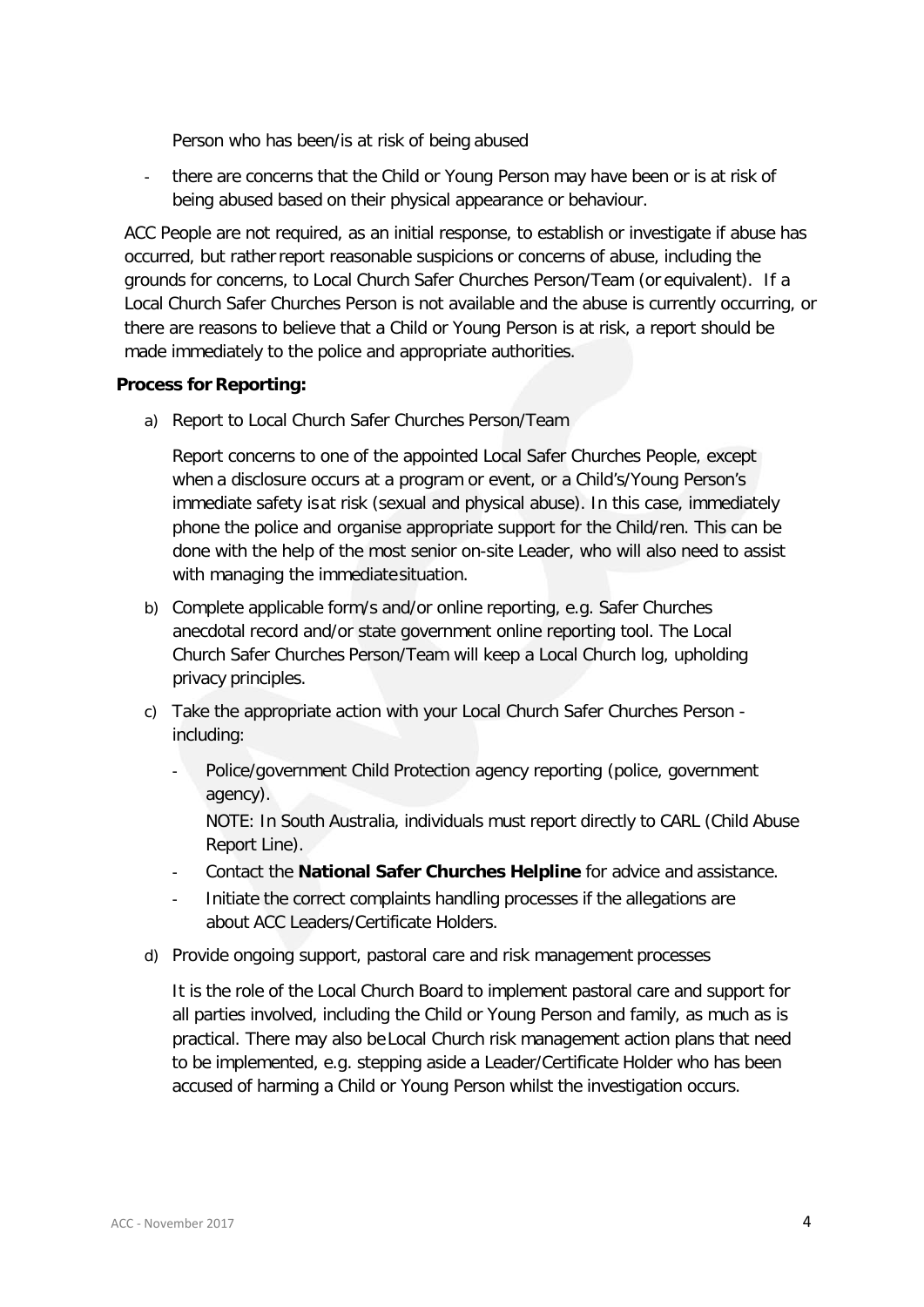## **9. Appointment of Volunteer Workers (including ACC people)**

All people who have a Direct Role (as defined in the ACC Child Protection Policy) with children in ACC churches **shall** be screened, appointed and inducted using a formal accountable / transparent process (For paid workers and leaders, additional steps may be required as part of the Local Church's written employment process).

## As a minimum, it is **recommended** that:

a) Prior to Serving

The Volunteer Church Workers Declaration should be completed. This declaration refers to the working with children checks and the Volunteer Church Workers Code of Conduct.

## b) Induction

WHS legislation requires that all workers are provided with appropriate information/induction training to enable them to safely fulfil their role/s, i.e. share in the ministry. This induction process should include prayer for the leader and clear communication with those who need to know that this person is an endorsed leader of thechurch.

c) Ministry Review

It is recommended there be a process of annual review of roles for Volunteer Workers. This process should be made clear to applicants at the time of appointment, as part ofthe induction process. This provides an opportunity for leaders to say they will or will notbe available next year/time, which is important for the health of committed teams.

# **10. Supervision of Volunteer Workers (including ACC people)**

All people who have a Direct Role (as defined in the ACC Child Protection Policy) with children in ACC churches **shall** be appropriately supervised in their roles, including being provided with clear behavioural expectations for their role through a code of conduct. (For paid workers, additional supervisionmay be required as part of the Constituent Church's written employment procedures.)

As a minimum is it **recommended** ACC Constituent churches:

a. Provide adequate support

It is recommended that the Local Church Board make adequate provision for formal and informal support for all ACC People.

b. Develop skills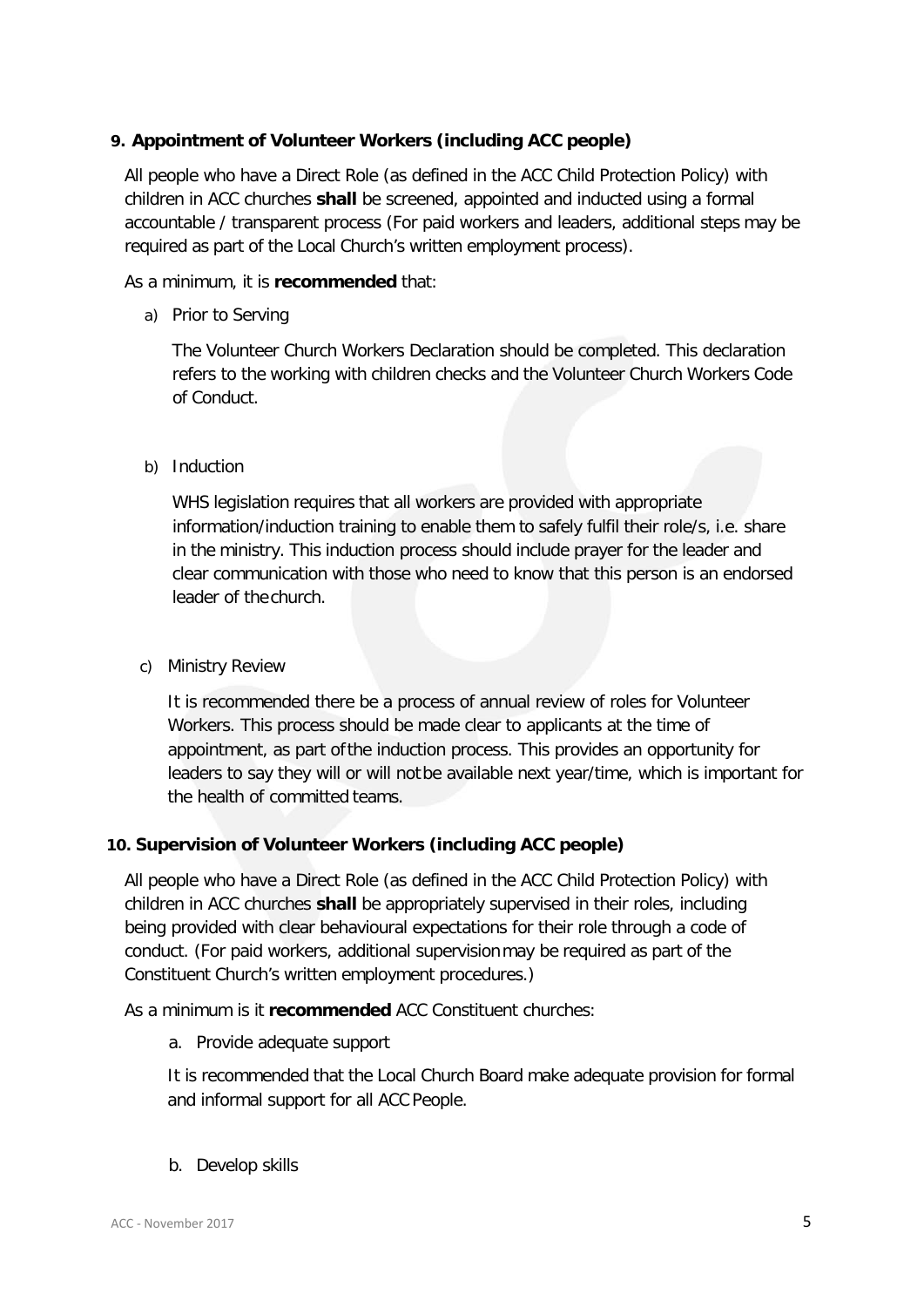It is recommended that the Local Church Board make adequate provision for developing Volunteer Workers. This may include things like regular team meetings, praying together, eating together and planning together. It is also advisable to invest inleadership development, both through in-house in-services and external training events.

# c. Apply the relevant Code of Conduct

See the Ministerial Code of Conduct and Volunteer Church Workers Code of Conduct at Pastor's Login. The applicable ACC code of conduct provides clear behavioural boundaries for representing the church.

# **11. Responding to conflicts, and/or allegations against ACC People**

- ACC People **shall** make an appropriate report to the relevant government department and to the relevant ACC State or National Executive, in respect to a Child or Young Person at risk of harm.
- ACC People **shall** use the ACC Grievance Procedure when responding to allegations of misconduct and/or abuse by ACC Credential or Certificate holders.
- When responding to allegations of misconduct and/or abuse by those who are not ACC Credential or Certificate holders, ACC People **shall** work through an appropriate process which affords natural justice to all parties; your ACC State Safer Churches Officers can provide assistance working through such a process.
- In all instances, the Local Church **shall** consider the pastoral, legal and insurance implications of the conflict or allegation and respond with transparency and accountability.

# **12. Compliance with WHS legislation**

It is **recommended** even in states where there is no legislated WHS requirement that each ACC Church:

- Elect a **Health & Safety Team** to oversee implementation of WHS compliance.
- Write and implement Health and Safety policies, including privacy policy and evacuations procedures.
- Keep Health and Safety on the agenda at the Local Church Board team meetings.
- Notify incidents such as serious events and dangerous incidents within a prescribed period to the Health & Safety Team.
- Address health and safety concerns within a timely manner of the concern being communicated to the Health & Safety Team.
- Notify incidents such as serious events and critical incidents within a prescribed period to the Health & Safety Team.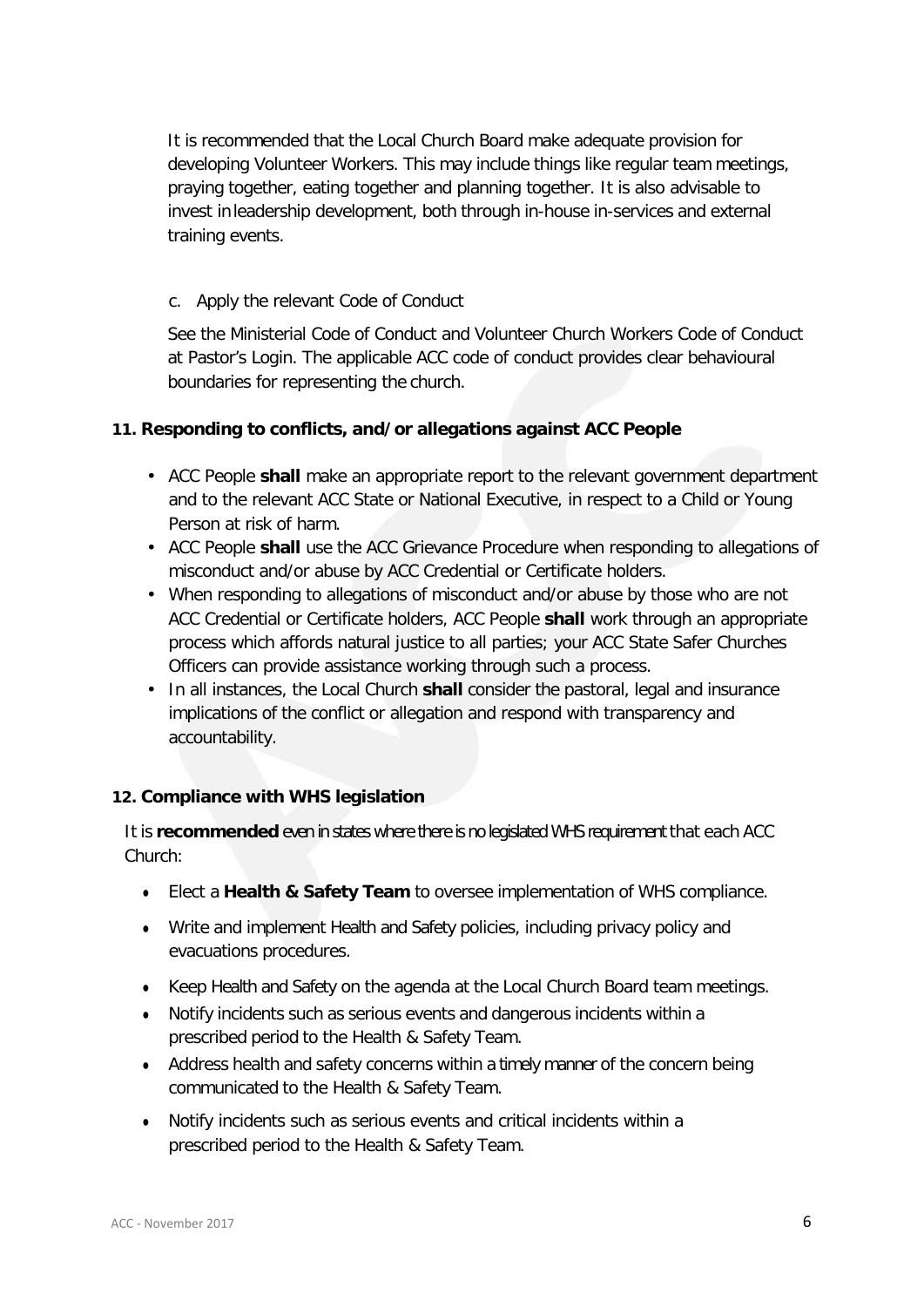- Use incident report documentation to report serious incidents to your insurer and your ACC State Safer Churches Officer.
- Ensure all workers know and follow the church's abuse reporting and grievance procedures.
- Have the Health & Safety Team undertake a safe environment audit of the church centre at least twice a year.

Note: In States & Territories where the Work Health and Safety (WHS) Legislation applies to churches this guideline is written to assist with compliance to the WHS Act.

# **13. Annual program approval**

It is **recommended** that all Children or Young People's programs be approved by the Local Church Board through a formal, annual written approvalprocess.

## **14. Managing event and/or program risks**

It is **recommended** that ministry coordinators manage individual program risk according to risk management good practice, including annual risk management as part of the annual program approval process.

# **15. Safe spiritual and emotional environments in ministry programs and events**

ACC constituent churches **shall** provide safe spiritual and emotional environments including a commitment to:

- servant leadership in our ministry to all people,
- upholding National Privacy Act principles,

- respect for diversity culturally, e.g. the cultural safety of Aboriginal and Torres Strait Islander children and those from culturally and/or linguistically diverse backgrounds,

- the safety of children with a disability.

The ACC Child Protection Policy states that ACC people **shall**:

- put the rights of a Child or Young Person to the protection from harm ahead of any cultural and religious practices of families who come to our Churches.

No cultural or religious belief will take precedence over the right of Children or Young People to protection from harm.

- understand and respond to the special needs of Children or Young People with developmental delays or disabilities.

We acknowledge that Children or Young People with developmental delays or disabilities have special needs. We expect ACC People to act in ways that communicate effectively with and are supportive of Children or Young People with developmental delays or disabilities. We also understand that we will need to be proactive in recognising the additional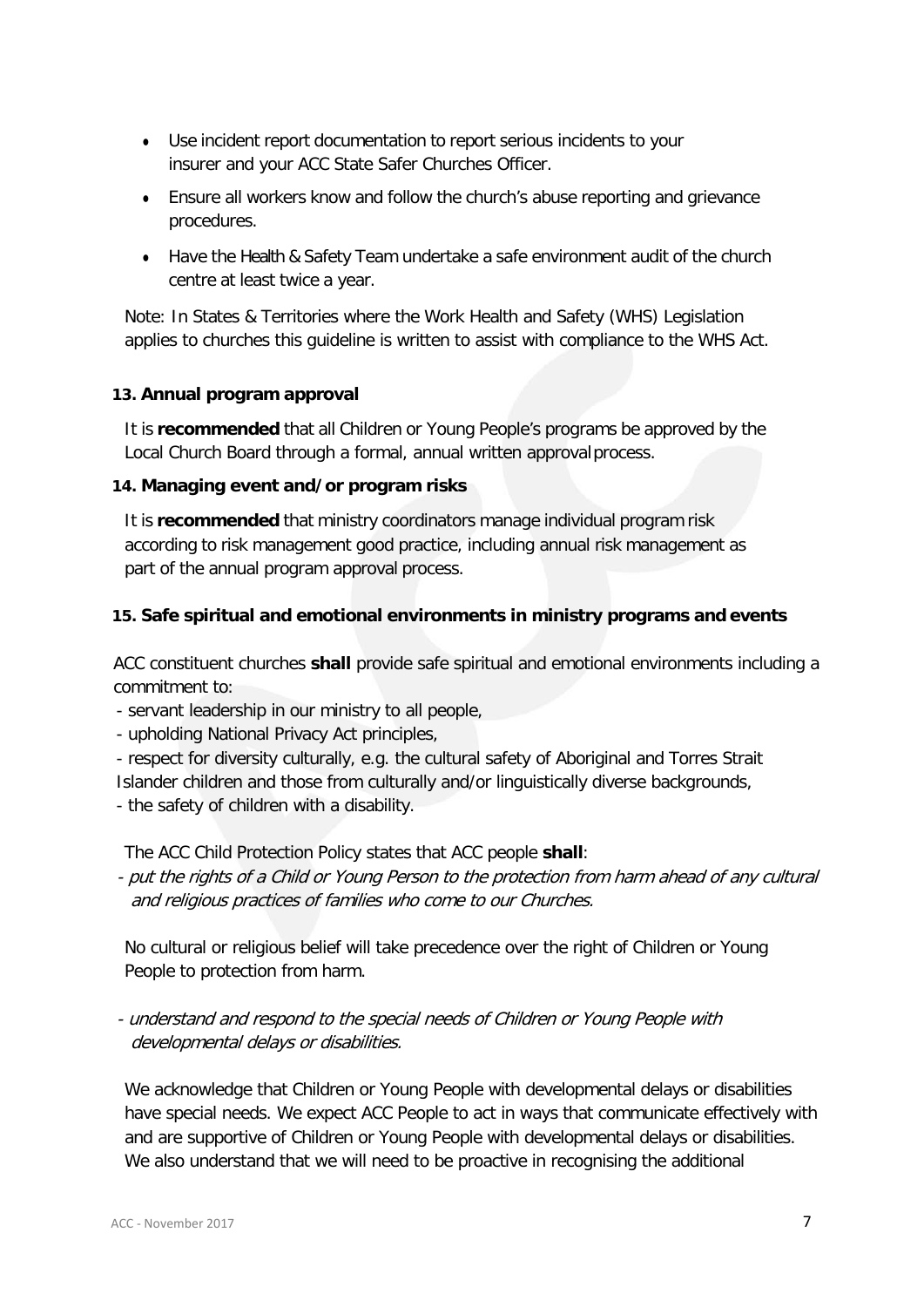vulnerability to harm that Children or Young People with developmental delays or disabilities experience.

## - to be respectful of Children or Young People.

As part of our commitment to Children or Young People, we will facilitate opportunities for Children or Young People to tell us their views and feedback about the services we provide to them. We will treat Children or Young People as individuals and respect their unique abilities and vulnerabilities. We expect ACC People to express attitudes and engage in behaviour that respects and supports Children or Young People (ACC Child Protection Policy)

## **16. Safe physical environments**

It is **recommended** for the safe running of Children's and Young People's programs and events that the following matters are considered:

## FIRST AID including:

• At least one on-site leader should have current first aid training, e.g. St John Ambulance.

• A suitable, up-to-date and accessible first aid kit is to be available at alltimes.

## TRANSPORTATION including:

- Responsible, road-rule abiding transportation is to be provided.
- Never be alone in a car with a Child or Young Person.
- At no time should there be more passengers in a car than the number of seat belts that arein working order and available for use.
- All cars will be registered, in good working order and driven by licensed drivers abiding by any licence restrictions (e.g. Provisional licence passenger conditions)
- If a Child/Young Person is travelling in a vehicle driven by a worker who possesses a provisional licence, prior written consent should, wherever possible, be given by a parent/guardian, except in the case of emergencies.

## FOOD SAFETY including:

- Prepare a Food Preparation & Storage Practices Guide
- Display Food Preparation and Storage Practices Guide in the kitchen or food preparation area.
- Checking with local council to ensure compliance with local requirements in relation to food handling.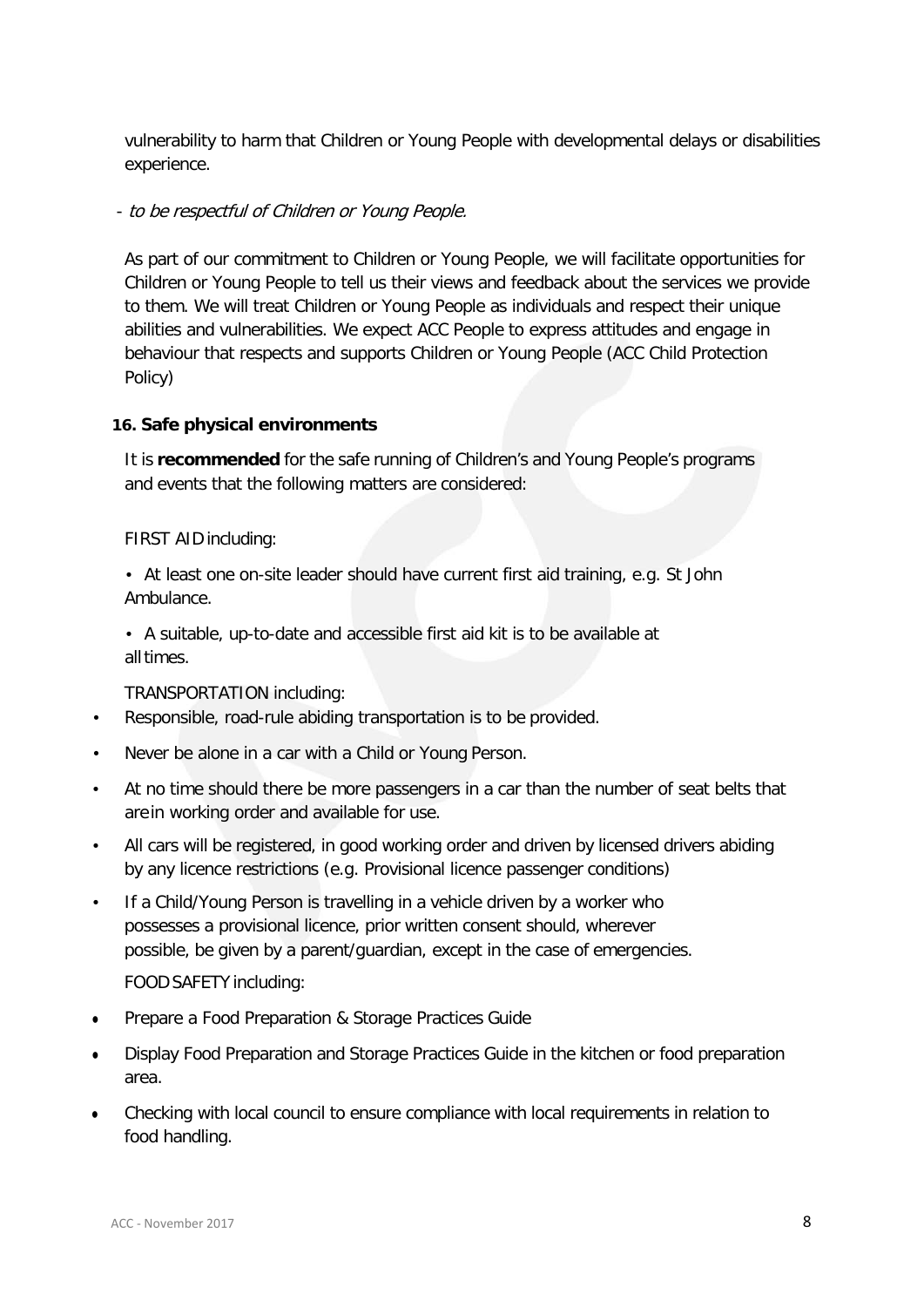## SUPERVISION NUMBERS including:

ACC People should ensure that adequate numbers of leaders are present to supervise the program.

Precise numbers of leaders are hard to determine and will depend greatly on the size of the group, their age and the level of physical and or emotional risk inherent to the activity.

Programs aimed at younger Children and the disabled require more supervision due to the increased level of risk involved.

No matter what size the group is, ensure enough leaders so as to cope with any accidents and/or critical incidents that may occur.

An example may be requiring a minimum of two adult leaders on site for all programs in addition to the leader to participant ratio of 1:10. This will allow for safe supervision if and when accidents or critical incidents occur. Of course, many more leaders will be needed for high-risk activities such as taking Children or Young People off-site, swimming, bushwalks, games nights or the like, or if the group is large.

It is **recommended** that ACC People running Children's or Young People's programs:

- make the distinction between those adults who are part of the team, and who are junior leaders (under 18 years). Junior leaders are not to be counted in the supervision ratios.
- use adult helpers over the age of 18 who are not leaders of the group, but rather are present on-site for supervision purposes. Such adult helpers, though still Volunteer Workers, would not actually run activities, whereas junior ministry leaders may run many. Adult helpers are important to help ensure the safety of the Children or Young People.
- do not allow leaders or helpers to be alone, one-on-one, with a Child or Young Person. One adult with a small group may be fine as long as there are other adults on site. Where possible, have both male and female leaders to provide support for both boys and girls.
- In relation to camps or overnight settings, it is not advisable that leaders sleep in the same room as Children or Young People. Leaders should be sleeping in a designated leader's space (cabin) nearby.

MANAGEMENT OF HIGH RISK ACTIVITIES including:

- For high risk and off-site activities: e.g. water sports, swimming excursions, white water rafting/caving/bungy jumping, inflatable sumo suit wrestling, gladiator games, horse-riding, high ropes activities, roller blading/skating, skateboarding or activities involving live animals, an employee/leader with appropriate (certified) training for the event should be running the activity.
- Active supervision is also required at all times. Supervisors must not be involved in any additional activities that will distract from their role as a supervisor.